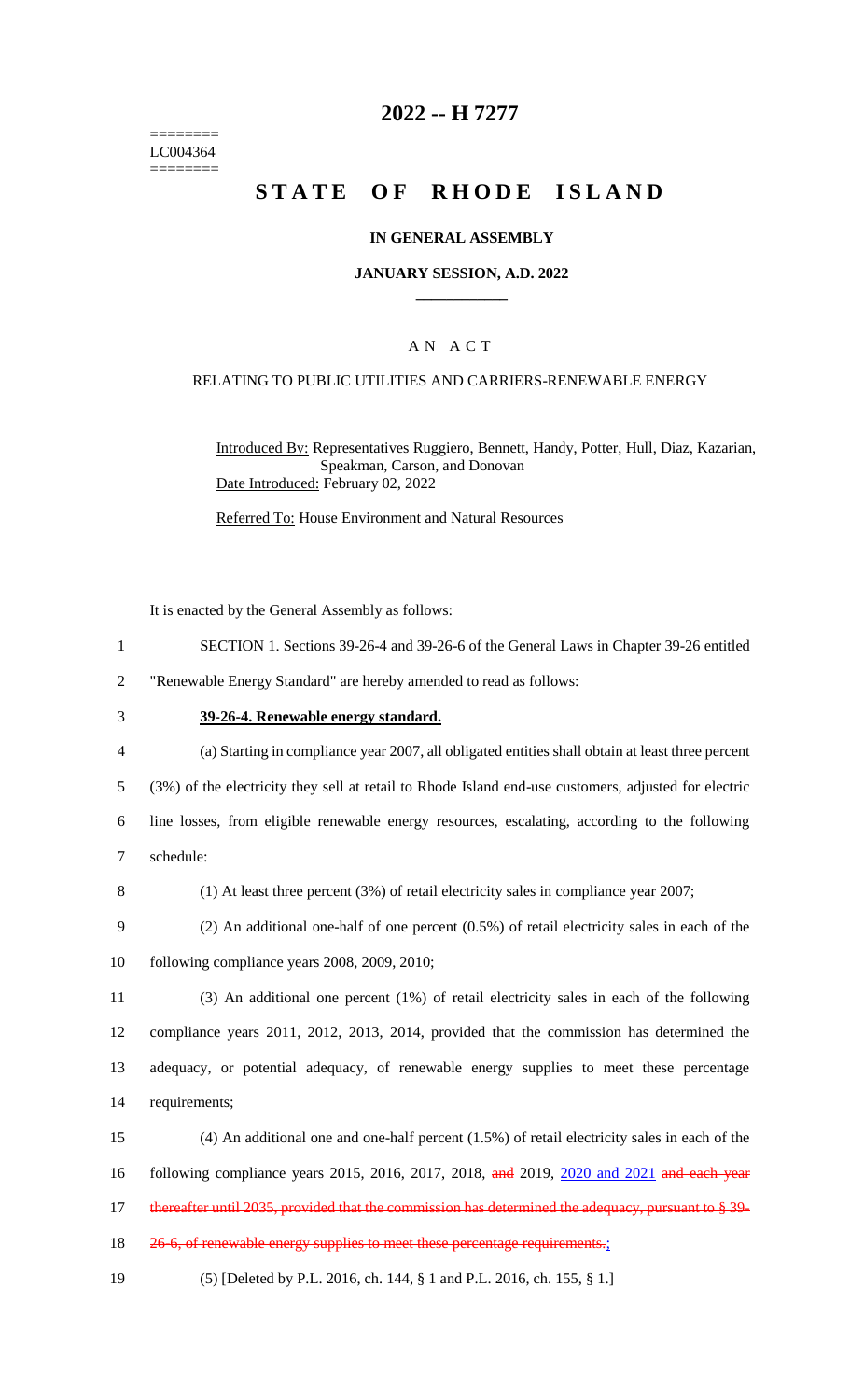- (6) An additional four percent (4%) of retail electricity sales in 2022; (7) An additional five percent (5%) of retail electricity sales in 2023; (8) An additional six percent (6%) of retail electricity sales in 2024; (9) An additional eleven percent (11%) of retail electricity sales in 2025, 2026, and 2027; and
- (10) An additional eleven and one-half percent (11.5%) of retail electricity sales in 2028, 7 2029 and 2030 to achieve the goal that one hundred percent (100%) of Rhode Island's electricity

demand is from renewable energy by 2030 and each year thereafter.

 (b) For each obligated entity and in each compliance year, the amount of retail electricity sales used to meet obligations under this statute that are derived from existing renewable energy resources shall not exceed two percent (2%) of total retail electricity sales.

 (c) The minimum renewable energy percentages set forth in subsection (a) shall be met for each electrical energy product offered to end-use customers, in a manner that ensures that the amount of renewable energy of end-use customers voluntarily purchasing renewable energy is not counted toward meeting such percentages. Notwithstanding the foregoing, municipalities engaged 16 in aggregation pursuant to § 39-3-1.2 may include in their aggregation plan terms that would allow 17 voluntary renewable energy products to be counted toward meeting such percentages. In 2024, the 18 commission, with input from the office of energy resources, division of public utilities and carriers, 19 obligated entities, other market participants, and the public, shall assess the impact of allowing 20 voluntary renewable energy purchases to be counted toward meeting the annual percentages. The commission shall submit a report of its findings and recommendations to the governor, speaker of 22 the house, and senate president no later than September 1, 2024.

 (d) To the extent consistent with the requirements of this chapter, compliance with the renewable energy standard may be demonstrated through procurement of NE-GIS certificates relating to generating units certified by the commission as using eligible renewable energy sources, as evidenced by reports issued by the NE-GIS administrator. Procurement of NE-GIS certificates 27 from off-grid and customer-sited generation facilities, if located in Rhode Island and verified by the commission as eligible renewable energy resources, may also be used to demonstrate compliance. With the exception of contracts for generation supply entered into prior to 2002, initial title to NE-GIS certificates from off-grid and customer-sited generation facilities and from all other eligible renewable energy resources, shall accrue to the owner of such a generation facility, unless such title has been explicitly deemed transferred pursuant to contract or regulatory order.

 (e) In lieu of providing NE-GIS certificates pursuant to subsection (d) of this section, an obligated entity may also discharge all or any portion of its compliance obligations by making an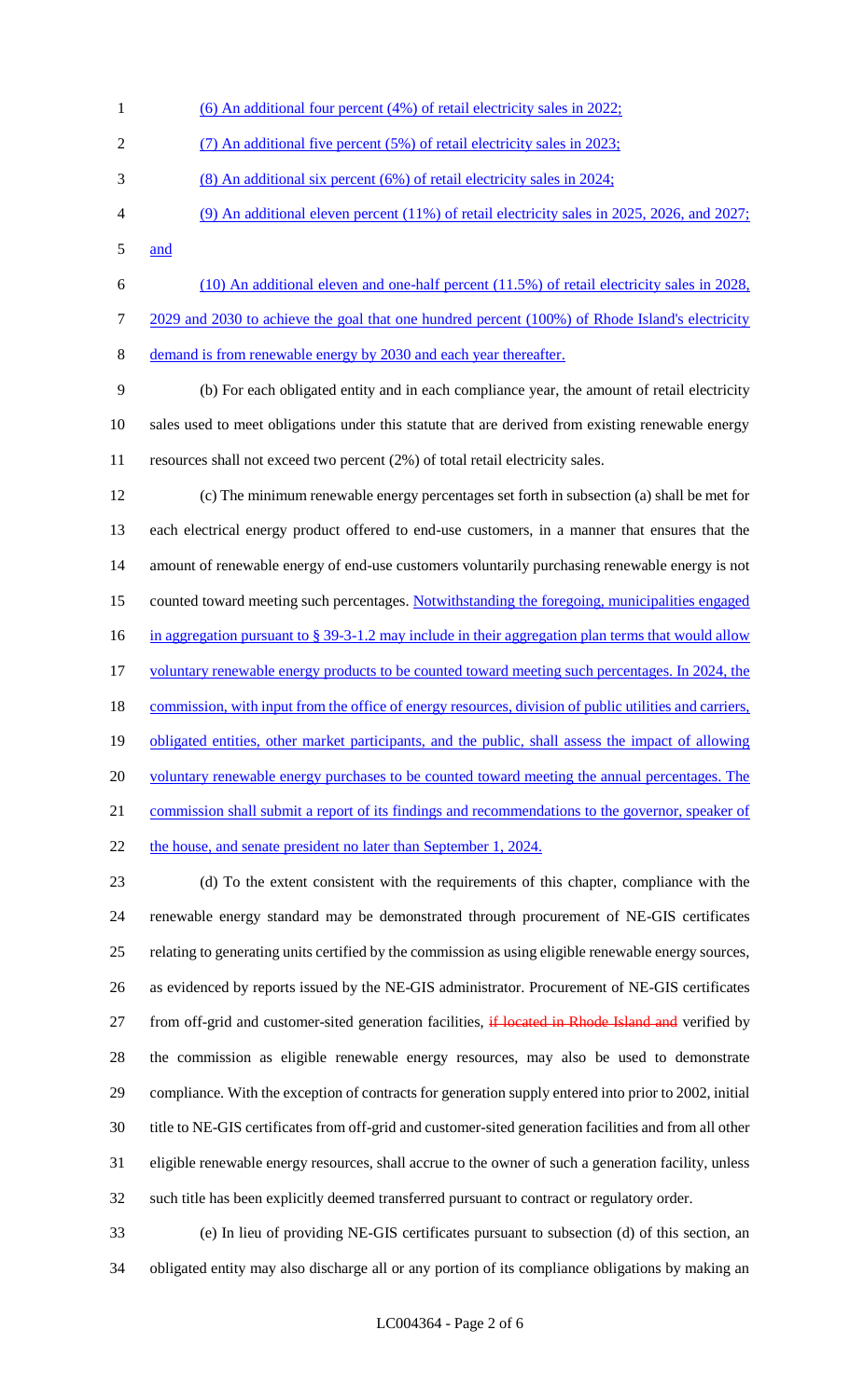alternative compliance payment to the renewable energy development fund established pursuant to

§ 39-26-7.

**39-26-6. Duties of the commission.**

(a) The commission shall:

 (1) Develop and adopt regulations on or before December 31, 2005, for implementing a renewable energy standard, which regulations shall include, but be limited to, provisions for:

 (i) Verifying the eligibility of renewable energy generators and the production of energy from such generators, including requirements to notify the commission in the event of a change in a generator's eligibility status.

 (ii) Standards for contracts and procurement plans for renewable energy resources to achieve the purposes of this chapter.

 (iii) Flexibility mechanisms for the purposes of easing compliance burdens; facilitating bringing new renewable resources on-line; and avoiding and/or mitigating conflicts with state-level source disclosure requirements and green marketing claims throughout the region; which flexibility mechanisms shall allow obligated entities to: (A) Demonstrate compliance over a compliance year; 16 and (B) Bank excess compliance for two (2) subsequent compliance years, capped at thirty percent 17 (30%) of the current year's obligation; and (C) Allow renewable energy generated during 2006 to 18 be banked by an obligated entity as early compliance, usable towards meeting an obligated entity's 19 2007 requirement. Generation used for early compliance must result in the retirement of NE-GIS 20 certificates in a reserved certificate account designated for such purposes.

 (iv) Annual compliance filings to be made by all obligated entities within one month after NE-GIS reports are available for the fourth (4th) quarter of each calendar year. All electric-utility- distribution companies shall cooperate with the commission in providing data necessary to assess the magnitude of obligation and verify the compliance of all obligated entities.

 (2) Authorize rate recovery by electric-utility-distribution companies of all prudent incremental costs arising from the implementation of this chapter, including, without limitation: the purchase of NE-GIS certificates; the payment of alternative compliance payments; required 28 payments to support the NE-GIS; assessments made pursuant to § 39-26-7(c); and the incremental costs of complying with energy source disclosure requirements.

 (3) Certify eligible renewable energy resources by issuing statements of qualification within ninety (90) days of application. The commission shall provide prospective reviews for applicants seeking to determine whether a facility would be eligible.

 (4) Determine, on or before January 1, 2019, and every fifth year thereafter, the adequacy 34 of renewable energy supplies to meet the increase in the percentage requirement of energy from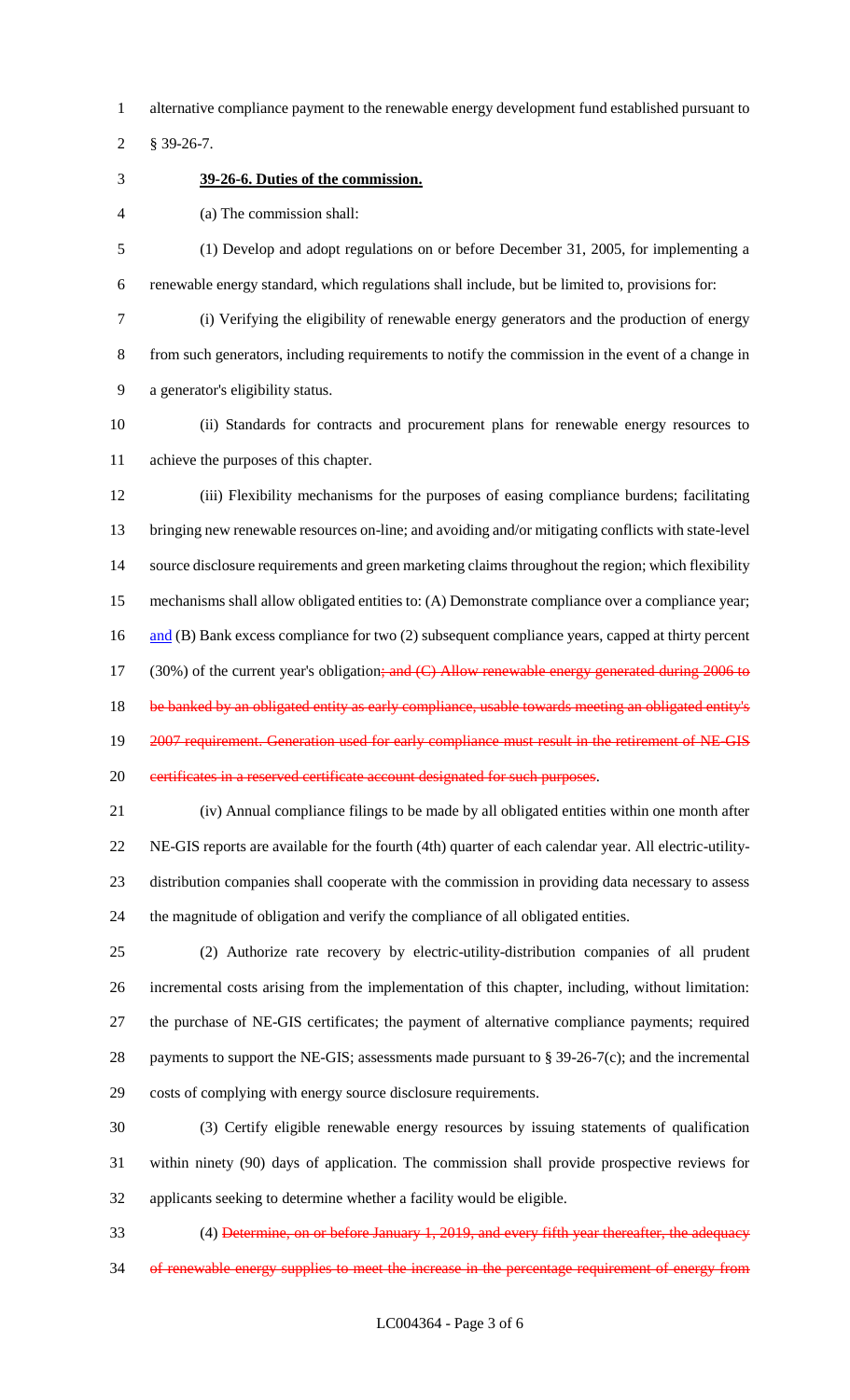1 renewable energy resources to go into effect the following year. In the event that the commission determines an inadequacy of supplies for scheduled percentage increases, the commission shall delay all or a part of the implementation of the scheduled percentage increase, until such time that 4 the commission determines that the supplies are adequate to achieve the purposes of this chapter.

 (5) Establish sanctions for those obligated entities that, after investigation, have been found to fail to reasonably comply with the commission's regulations. No sanction or penalty shall relieve or diminish an obligated entity from liability for fulfilling any shortfall in its compliance obligation; provided, however, that no sanction shall be imposed if compliance is achieved through alternative compliance payments. The commission may suspend or revoke the certification of generation units, certified in accordance with subsection (a)(3) above, that are found to provide false information or 11 that fail to notify the commission in the event of a change in eligibility status or otherwise comply with its rules. Financial penalties resulting from sanctions from obligated entities shall not be recoverable in rates.

 (6) Report, by February 15, 2006, and by February 15 each year thereafter, to the governor, the speaker of the house, and the president of the senate on the status of the implementation of the renewable energy standards in Rhode Island and other states, and which report shall include in 2009, and each year thereafter, the level of use of renewable energy certificates by eligible renewable energy resources and the portion of renewable energy standards met through alternative 19 compliance payments, and the amount of rate increases authorized pursuant to subsection (a)(2).

 (b) Consistent with the public policy objective of developing renewable generation as an option in Rhode Island, and subject to the review and approval of the commission, the electric distribution company is authorized to propose and implement pilot programs to own and operate no more than fifteen megawatts (15 MW) of renewable-generation demonstration projects in Rhode Island and may include the costs and benefits in rates to distribution customers. At least two (2) demonstration projects shall include renewable generation installed at, or in the vicinity of nonprofit, affordable-housing projects where energy savings benefits are provided to reduce electric bills of the customers at the nonprofit, affordable-housing projects. Any renewable- generation proposals shall be subject to the review and approval of the commission. The commission shall annually make an adjustment to the minimum amounts required under the renewable energy standard under this chapter in an amount equal to the kilowatt hours generated by such units owned by the electric distribution company. The electric and gas distribution company shall also be authorized to propose and implement smart-metering and smart-grid demonstration projects in Rhode Island, subject to the review and approval of the commission, in order to determine the effectiveness of such new technologies for reducing and managing energy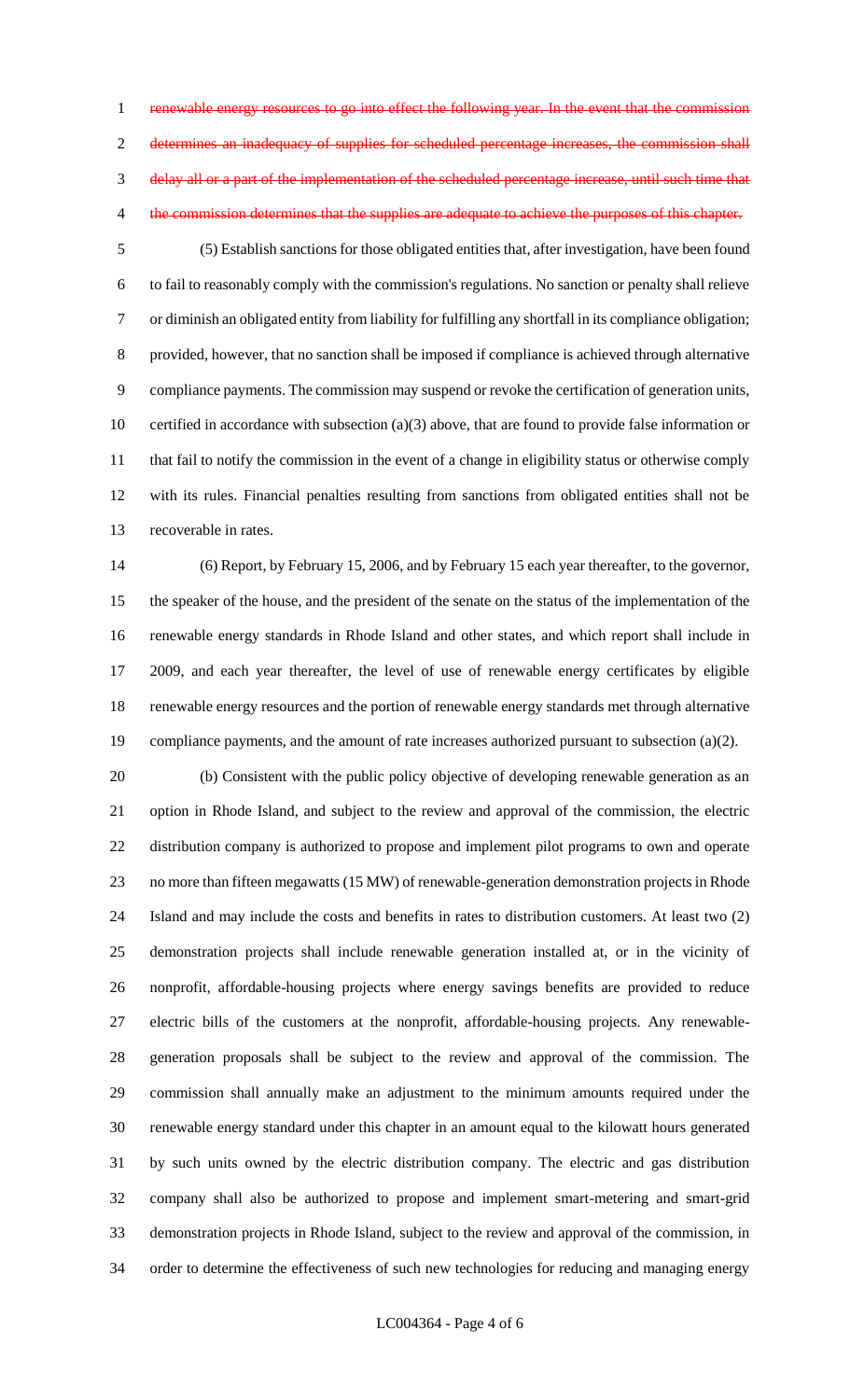- 1 consumption, and may include the costs of such demonstration projects in distribution rates to
- 2 electric customers to the extent the project pertains to electricity usage and in distribution rates to
- 3 gas customers to the extent the project pertains to gas usage.
- 4 SECTION 2. This act shall take effect upon passage.

======== LC004364 ========